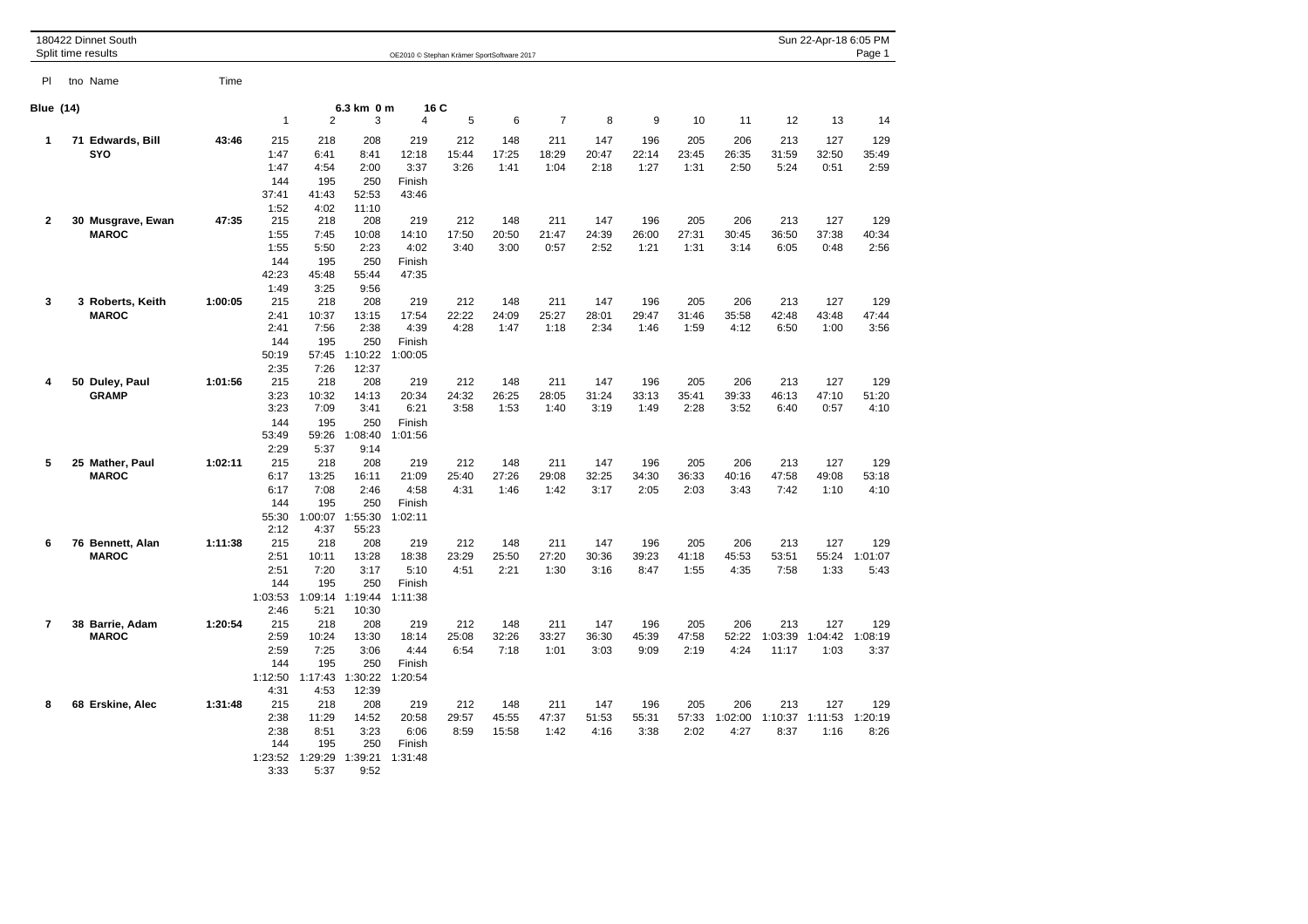|                     | 180422 Dinnet South<br>Split time results               |                |                                                       |                                                          |                                                           |                                           |                        | OE2010 @ Stephan Krämer SportSoftware 2017 |                        |                        |                         |                        |                         |                         | Sun 22-Apr-18 6:05 PM          | Page 2                 |
|---------------------|---------------------------------------------------------|----------------|-------------------------------------------------------|----------------------------------------------------------|-----------------------------------------------------------|-------------------------------------------|------------------------|--------------------------------------------|------------------------|------------------------|-------------------------|------------------------|-------------------------|-------------------------|--------------------------------|------------------------|
| PI                  | tno Name                                                | Time           |                                                       |                                                          |                                                           |                                           |                        |                                            |                        |                        |                         |                        |                         |                         |                                |                        |
| <b>Blue (14)</b>    |                                                         |                |                                                       |                                                          | 6.3 km 0 m                                                |                                           | 16 C                   | (cont.)                                    |                        |                        |                         |                        |                         |                         |                                |                        |
|                     |                                                         |                | $\mathbf{1}$                                          | $\overline{2}$                                           | 3                                                         | $\overline{4}$                            | 5                      | 6                                          | $\overline{7}$         | 8                      | 9                       | 10                     | 11                      | 12                      | 13                             | 14                     |
| 9                   | 15 Kenyon, Philip<br><b>MOR</b>                         | 1:42:15        | 215<br>5:30<br>5:30<br>144<br>1:32:18                 | 218<br>17:49<br>12:19<br>195<br>1:39:04                  | 208<br>22:40<br>4:51<br>250<br>1:50:25                    | 219<br>30:41<br>8:01<br>Finish<br>1:42:15 | 212<br>37:48<br>7:07   | 148<br>46:09<br>8:21                       | 211<br>48:18<br>2:09   | 147<br>53:50<br>5:32   | 196<br>58:11<br>4:21    | 205<br>1:01:25<br>3:14 | 206<br>1:07:21<br>5:56  | 213<br>1:18:39<br>11:18 | 127<br>1:20:33<br>1:54         | 129<br>1:26:24<br>5:51 |
| 10                  | 28 Nicholson, Rosslyn 1:44:19<br><b>GRAMP</b>           |                | 5:54<br>215<br>4:03<br>4:03<br>144<br>1:31:19         | 6:46<br>218<br>15:36<br>11:33<br>195<br>1:40:04          | 11:21<br>208<br>23:48<br>8:12<br>250<br>1:53:12           | 219<br>31:52<br>8:04<br>Finish<br>1:44:19 | 212<br>38:26<br>6:34   | 148<br>42:35<br>4:09                       | 211<br>45:07<br>2:32   | 147<br>49:57<br>4:50   | 196<br>55:08<br>5:11    | 205<br>58:59<br>3:51   | 206<br>1:06:54<br>7:55  | 213<br>1:19:58<br>13:04 | 127<br>1:21:39<br>1:41         | 129<br>1:27:43<br>6:04 |
| 11                  | 40 Newey, Jonas<br><b>MAROC</b>                         | 1:58:07        | 3:36<br>215<br>3:20<br>3:20<br>144<br>1:42:25<br>3:15 | 8:45<br>218<br>26:43<br>23:23<br>195<br>1:55:43<br>13:18 | 13:08<br>208<br>37:06<br>10:23<br>250<br>2:06:56<br>11:13 | 219<br>45:37<br>8:31<br>Finish<br>1:58:07 | 212<br>52:48<br>7:11   | 148<br>56:07<br>3:19                       | 211<br>57:42<br>1:35   | 147<br>1:02:49<br>5:07 | 196<br>1:07:07<br>4:18  | 205<br>1:09:43<br>2:36 | 206<br>1:19:55<br>10:12 | 213<br>1:32:25<br>12:30 | 127<br>1:33:37<br>1:12         | 129<br>1:39:10<br>5:33 |
| 12                  | 41 Newey, Scott<br><b>MAROC</b>                         | 1:58:20        | 215<br>3:25<br>3:25<br>144<br>1:42:31<br>3:14         | 218<br>26:49<br>23:24<br>195<br>1:55:50<br>13:19         | 208<br>37:12<br>10:23<br>250<br>2:07:11<br>11:21          | 219<br>45:48<br>8:36<br>Finish<br>1:58:20 | 212<br>52:53<br>7:05   | 148<br>56:12<br>3:19                       | 211<br>57:50<br>1:38   | 147<br>1:02:57<br>5:07 | 196<br>1:07:09<br>4:12  | 205<br>1:09:49<br>2:40 | 206<br>1:20:00<br>10:11 | 213<br>12:32            | 127<br>1:32:32 1:33:43<br>1:11 | 129<br>1:39:17<br>5:34 |
|                     | 29 Nicholson, Hugh<br><b>GRAMP</b>                      | mp             | 215<br>3:15<br>3:15<br>250<br>1:30:24<br>11:42        | 218<br>10:17<br>7:02<br>Finish<br>1:20:47                | 208<br>17:52<br>7:35                                      | 219<br>23:12<br>5:20                      | 148<br>29:09<br>5:57   | 211<br>35:49<br>6:40                       | 147<br>39:24<br>3:35   | 196<br>42:01<br>2:37   | 206<br>54:57<br>12:56   | 213<br>1:03:06<br>8:09 | 127<br>1:04:39<br>1:33  | 129<br>1:09:25<br>4:46  | 144<br>1:13:04<br>3:39         | 195<br>1:18:42<br>5:38 |
|                     | 6 Esson, David<br><b>GRAMP</b>                          | dnf            | 215<br>5:26<br>5:26                                   | 218<br>19:16<br>13:50                                    | 208<br>25:00<br>5:44                                      | 213<br>29:23<br>4:23                      | 127<br>31:36<br>2:13   | 129<br>39:39<br>8:03                       | 144<br>44:52<br>5:13   | 195<br>54:27<br>9:35   | 250<br>1:14:50<br>20:23 | Finish<br>59:49        |                         |                         |                                |                        |
|                     | Light Green (18)                                        |                | 1(201)                                                | 2(129)                                                   | 3.7 km 0 m<br>3(209)                                      | 4(202)                                    | 9 C<br>5(120)          | 6(218)                                     | 7(197)                 | 8(144)                 | 9(195)                  | Finish                 |                         |                         |                                |                        |
| 1                   | 17 Kenyon, Faith                                        | 40:32          | 1:41                                                  | 8:01                                                     | 11:00                                                     | 12:58                                     | 19:41                  | 25:45                                      | 29:36                  | 33:10                  | 38:14                   | 40:32                  |                         |                         |                                |                        |
| $\mathbf{2}$        | <b>MOR</b><br>60 Chapman, Catriona                      | 41:20          | 1:41<br>1:05                                          | 6:20<br>7:21                                             | 2:59<br>10:30                                             | 1:58<br>12:27                             | 6:43<br>18:42          | 6:04<br>24:21                              | 3:51<br>28:25          | 3:34<br>33:17          | 5:04<br>38:47           | 2:18<br>41:20          |                         |                         |                                |                        |
| 3                   | <b>MAROC</b><br>20 Kemsley, Alice                       | 45:59          | 1:05<br>1:26                                          | 6:16<br>8:17                                             | 3:09<br>11:54                                             | 1:57<br>13:44                             | 6:15<br>20:23          | 5:39<br>30:08                              | 4:04<br>34:40          | 4:52<br>38:17          | 5:30<br>43:31           | 2:33<br>45:59          |                         |                         |                                |                        |
| 4                   | <b>BASOC</b><br>37 Barrie, Eliza<br><b>MAROC</b>        | 47:01          | 1:26<br>1:34<br>1:34                                  | 6:51<br>10:32<br>8:58                                    | 3:37<br>14:24<br>3:52                                     | 1:50<br>16:02<br>1:38                     | 6:39<br>22:39<br>6:37  | 9:45<br>28:03<br>5:24                      | 4:32<br>33:19<br>5:16  | 3:37<br>37:11<br>3:52  | 5:14<br>43:43<br>6:32   | 2:28<br>47:01<br>3:18  |                         |                         |                                |                        |
| 5                   | 35 Bennett, Ewan<br><b>MAROC</b>                        | 48:22          | 2:23<br>2:23                                          | 9:03<br>6:40                                             | 12:56<br>3:53                                             | 15:12<br>2:16                             | 22:52<br>7:40          | 28:49<br>5:57                              | 33:12<br>4:23          | 37:44<br>4:32          | 45:20<br>7:36           | 48:22<br>3:02          |                         |                         |                                |                        |
| 6<br>$\overline{7}$ | 22 Reynolds, Scott<br><b>MAROC</b><br>19 Kemsley, Clare | 48:52<br>50:18 | 2:01<br>2:01<br>1:36                                  | 8:55<br>6:54<br>8:19                                     | 12:22<br>3:27<br>12:30                                    | 14:56<br>2:34<br>14:44                    | 22:19<br>7:23<br>22:38 | 27:46<br>5:27<br>28:22                     | 32:36<br>4:50<br>33:55 | 36:49<br>4:13<br>40:48 | 45:55<br>9:06<br>47:26  | 48:52<br>2:57<br>50:18 |                         |                         |                                |                        |
|                     | <b>BASOC</b>                                            |                | 1:36                                                  | 6:43                                                     | 4:11                                                      | 2:14                                      | 7:54                   | 5:44                                       | 5:33                   | 6:53                   | 6:38                    | 2:52                   |                         |                         |                                |                        |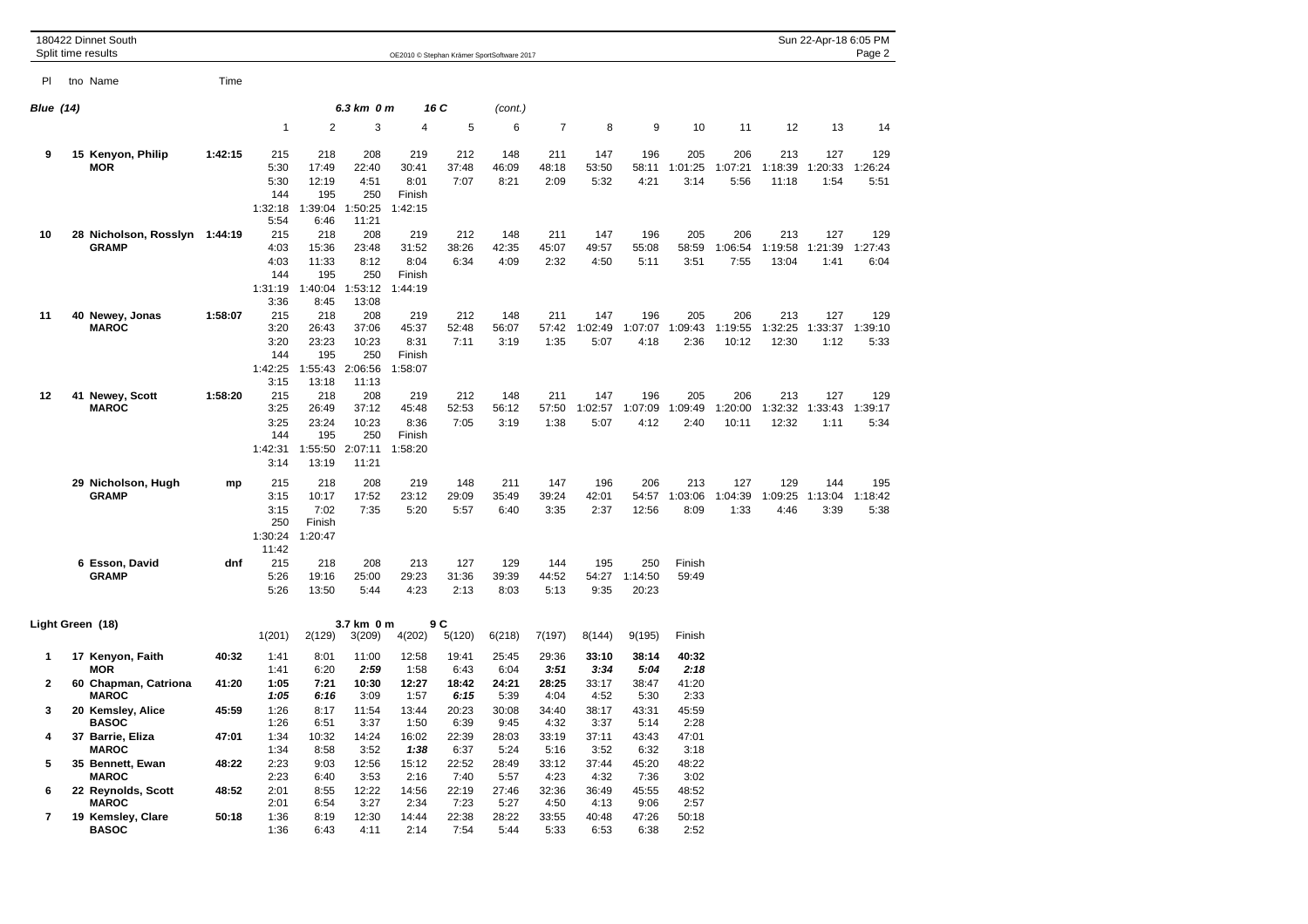| 180422 Dinnet South<br>Split time results |  |                                         | OE2010 © Stephan Krämer SportSoftware 2017 |                      |                        |                       |                       |                        |                       |                       |                       |                          |                                 |                       |                 |                 |
|-------------------------------------------|--|-----------------------------------------|--------------------------------------------|----------------------|------------------------|-----------------------|-----------------------|------------------------|-----------------------|-----------------------|-----------------------|--------------------------|---------------------------------|-----------------------|-----------------|-----------------|
| PI.                                       |  | tno Name                                | Time                                       |                      |                        |                       |                       |                        |                       |                       |                       |                          |                                 |                       |                 |                 |
| Light Green (18)                          |  |                                         |                                            |                      |                        | 3.7 km 0 m            |                       | 9 C                    | (cont.)               |                       |                       |                          |                                 |                       |                 |                 |
|                                           |  |                                         |                                            | 1(201)               | 2(129)                 | 3(209)                | 4(202)                | 5(120)                 | 6(218)                | 7(197)                | 8(144)                | 9(195)                   | Finish                          |                       |                 |                 |
| 8                                         |  | 1 Garrett, Eilidh<br><b>MAROC</b>       | 51:51                                      | 1:11<br>1:11         | 9:33<br>8:22           | 13:23<br>3:50         | 15:27<br>2:04         | 28:27<br>13:00         | 32:39<br>4:12         | 36:51<br>4:12         | 41:01<br>4:10         | 48:37<br>7:36            | 51:51<br>3:14                   |                       |                 |                 |
| 9                                         |  | 36 Barrie, Sue<br><b>MAROC</b>          | 53:00                                      | 2:14<br>2:14         | 9:44<br>7:30           | 13:43<br>3:59         | 16:25<br>2:42         | 26:53<br>10:28         | 32:32<br>5:39         | 37:57<br>5:25         | 42:13<br>4:16         | 49:58<br>7:45            | 53:00<br>3:02                   |                       |                 |                 |
| 10                                        |  | 24 Milligan, Christoph<br><b>MAROC</b>  | 53:38                                      | 2:07<br>2:07         | 14:06<br>11:59         | 18:22<br>4:16         | 20:36<br>2:14         | 28:25<br>7:49          | 33:02<br>4:37         | 38:35<br>5:33         | 43:11<br>4:36         | 50:31<br>7:20            | 53:38<br>3:07                   |                       |                 |                 |
| 11                                        |  | 32 Craig, Peter<br><b>MAROC</b>         | 56:16                                      | 1:48<br>1:48         | 10:07<br>8:19          | 14:10<br>4:03         | 17:09<br>2:59         | 26:09<br>9:00          | 35:32<br>9:23         | 41:16<br>5:44         | 46:13<br>4:57         | 52:22<br>6:09            | 56:16<br>3:54                   |                       |                 |                 |
| 12                                        |  | 75 Salway, Aileen<br><b>MAROC</b>       | 1:02:34                                    | 1:42<br>1:42         | 13:06<br>11:24         | 18:23<br>5:17         | 20:32<br>2:09         | 32:55<br>12:23         | 39:08<br>6:13         | 44:52<br>5:44         | 50:17<br>5:25         | 59:00<br>8:43            | 1:02:34<br>3:34                 |                       |                 |                 |
| 13                                        |  | 16 Kenyon, Elizabeth<br>MOR             | 1:09:20                                    | 2:03<br>2:03         | 18:30<br>16:27         | 22:31<br>4:01         | 25:38<br>3:07         | 33:57<br>8:19          | 41:55<br>7:58         | 48:41<br>6:46         | 54:15<br>5:34         | 1:04:34 1:09:20<br>10:19 | 4:46                            |                       |                 |                 |
| 14                                        |  | 34 Glendinning, Sean<br><b>MAROC</b>    | 1:11:07                                    | 2:06<br>2:06         | 11:13<br>9:07          | 18:04<br>6:51         | 20:46<br>2:42         | 42:28<br>21:42         | 48:09<br>5:41         | 56:18<br>8:09         | 1:02:07<br>5:49       | 1:08:03<br>5:56          | 1:11:07<br>3:04                 |                       | 28:54<br>$*213$ | 45:24<br>$*127$ |
| 15                                        |  | 4 Esson, George<br><b>GRAMP</b>         | 1:18:35                                    | 2:47<br>2:47         | 14:52<br>12:05         | 21:14<br>6:22         | 25:39<br>4:25         | 39:03<br>13:24         | 46:34<br>7:31         | 54:53<br>8:19         | 1:02:24<br>7:31       | 1:13:26<br>11:02         | 1:18:35<br>5:09                 |                       |                 |                 |
| 16                                        |  | 59 Chapman, Jacqui<br><b>MAROC</b>      | 1:34:26                                    | 2:25<br>2:25         | 12:48<br>10:23         | 19:31<br>6:43         | 23:40<br>4:09         | 37:37<br>13:57         | 46:41<br>9:04         | 56:49<br>10:08        | 1:03:36<br>6:47       | 1:29:57<br>26:21         | 1:34:26<br>4:29                 |                       |                 |                 |
|                                           |  | 63 Shannon, D                           | mp                                         | -----                | 6:53                   | 9:45                  | 11:35                 | 22:05                  | 27:04                 | 31:14                 | 34:37                 | 41:02                    | 43:23                           |                       | 0:54            |                 |
|                                           |  | 26 Mather, Rachel<br><b>MAROC</b>       | mp                                         | 2:08<br>2:08         | 6:53<br>12:23<br>10:15 | 2:52<br>16:35<br>4:12 | 1:50<br>19:42<br>3:07 | 10:30<br>27:44<br>8:02 | 4:59<br>33:57<br>6:13 | 4:10<br>-----         | 3:23<br>-----         | 6:25<br>1.1.1.1          | 2:21<br>45:00<br>11:03          |                       | $*204$          |                 |
|                                           |  |                                         |                                            |                      |                        |                       |                       |                        |                       |                       |                       |                          |                                 |                       |                 |                 |
| Orange (15)                               |  |                                         |                                            | 1(201)               | 2(150)                 | 2.8 km 30 m<br>3(197) | 4(153)                | 10C<br>5(209)          | 6(202)                | 7(203)                | 8(145)                | 9(220)                   | 10(200)                         | Finish                |                 |                 |
| 1                                         |  | 39 Newey, Yann                          | 28:11                                      | 2:17                 | 4:51                   | 8:15                  | 9:52                  | 13:35                  | 15:29                 | 18:19                 | 21:49                 | 25:04                    | 26:41                           | 28:11                 |                 |                 |
| 2                                         |  | <b>MAROC</b><br>80 Jethwa, Jaimin       | 34:23                                      | 2:17<br>5:57<br>5:57 | 2:34<br>8:44<br>2:47   | 3:24<br>11:55<br>3:11 | 1:37<br>16:07<br>4:12 | 3:43<br>19:43<br>3:36  | 1:54<br>22:19<br>2:36 | 2:50<br>25:27<br>3:08 | 3:30<br>28:06<br>2:39 | 3:15<br>32:03<br>3:57    | 1:37<br>33:12<br>1:09           | 1:30<br>34:23<br>1:11 |                 |                 |
| 3                                         |  | 10 Burr and Ritchie (P)<br><b>MAROC</b> | 35:35                                      | 3:41<br>3:41         | 7:40<br>3:59           | 10:38<br>2:58         | 13:25<br>2:47         | 17:53<br>4:28          | 20:15<br>2:22         | 23:55<br>3:40         | 27:01<br>3:06         | 30:41<br>3:40            | 32:59<br>2:18                   | 35:35<br>2:36         |                 |                 |
| 4                                         |  | 18 Kenyon, Fergus<br><b>MOR</b>         | 38:40                                      | 2:21<br>2:21         | 6:14<br>3:53           | 10:10<br>3:56         | 13:11<br>3:01         | 17:11<br>4:00          | 20:08<br>2:57         | 24:37<br>4:29         | 29:18<br>4:41         | 34:57<br>5:39            | 37:12<br>2:15                   | 38:40<br>1:28         |                 |                 |
| 5                                         |  | 74 Kellas, Iona<br><b>MAROC</b>         | 40:26                                      | 1:41<br>1:41         | 4:08<br>2:27           | 7:36<br>3:28          | 9:32<br>1:56          | 13:52<br>4:20          | 17:16<br>3:24         | 24:02<br>6:46         | 30:18<br>6:16         | 35:13<br>4:55            | 38:24<br>3:11                   | 40:26<br>2:02         |                 |                 |
| 6                                         |  | 77 Sewell, Fionn                        | 43:16                                      | 3:12<br>3:12         | 6:48<br>3:36           | 10:12<br>3:24         | 11:59<br>1:47         | 17:51<br>5:52          | 21:04<br>3:13         | 28:38<br>7:34         | 35:32<br>6:54         | 40:02<br>4:30            | 41:58<br>1:56                   | 43:16<br>1:18         |                 |                 |
| 7                                         |  | 49 (P), Deborah and Je                  | 44:59                                      | 4:00<br>4:00         | 8:29<br>4:29           | 13:08<br>4:39         | 18:04<br>4:56         | 25:18<br>7:14          | 27:49<br>2:31         | 31:41<br>3:52         | 36:25<br>4:44         | 41:18<br>4:53            | 43:12<br>1:54                   | 44:59<br>1:47         |                 | 2:35<br>*204    |
| 8                                         |  | 55 Brotchie, Harriet<br><b>MAROC</b>    | 53:05                                      | 2:24<br>2:24         | 5:58<br>3:34           | 13:38<br>7:40         | 17:19<br>3:41         | 24:03<br>6:44          | 29:22<br>5:19         | 38:26<br>9:04         | 44:44<br>6:18         | 49:32<br>4:48            | 51:15<br>1:43                   | 53:05<br>1:50         |                 |                 |
| 9                                         |  | 72 Davies, Cheryl                       | 58:40                                      | 4:07<br>4:07         | 11:16<br>7:09          | 15:42<br>4:26         | 21:37<br>5:55         | 27:15<br>5:38          | 33:38<br>6:23         | 42:25<br>8:47         | 47:41<br>5:16         | 53:48<br>6:07            | 55:40<br>1:52                   | 58:40<br>3:00         |                 |                 |
| 10                                        |  | 23 Milligan, Pauline<br><b>MAROC</b>    | 1:03:56                                    | 4:02<br>4:02         | 8:10<br>4:08           | 12:36<br>4:26         | 15:30<br>2:54         | 35:38<br>20:08         | 39:59<br>4:21         | 44:27<br>4:28         | 50:10<br>5:43         | 9:20                     | 59:30 1:01:48 1:03:56<br>2:18   | 2:08                  |                 |                 |
| 11                                        |  | 69 Kellett, Harry                       | 1:05:01                                    | 3:29<br>3:29         | 7:43<br>4:14           | 16:54<br>9:11         | 21:05<br>4:11         | 29:23<br>8:18          | 34:30<br>5:07         | 41:56<br>7:26         | 50:42<br>8:46         | 7:18                     | 58:00 1:01:21 1:05:01<br>3:21   | 3:40                  |                 |                 |
| 12                                        |  | 42 (F), Craig and Ruth                  | 1:06:00                                    | 7:49<br>7:49         | 15:30<br>7:41          | 23:21<br>7:51         | 26:28<br>3:07         | 33:27<br>6:59          | 38:27<br>5:00         | 44:46<br>6:19         | 50:52<br>6:06         | 7:36                     | 58:28 1:01:55 1:06:00<br>3:27   | 4:05                  |                 |                 |
| 13                                        |  | 5 Esson, Lindsey<br>GRAMP               | 1:11:15                                    | 5:07<br>5:07         | 11:32<br>6:25          | 18:16<br>6:44         | 22:07<br>3:51         | 30:33<br>8:26          | 42:58<br>12:25        | 49:25<br>6:27         | 57:08<br>7:43         | 7:42                     | 1:04:50 1:08:07 1:11:15<br>3:17 | 3:08                  |                 |                 |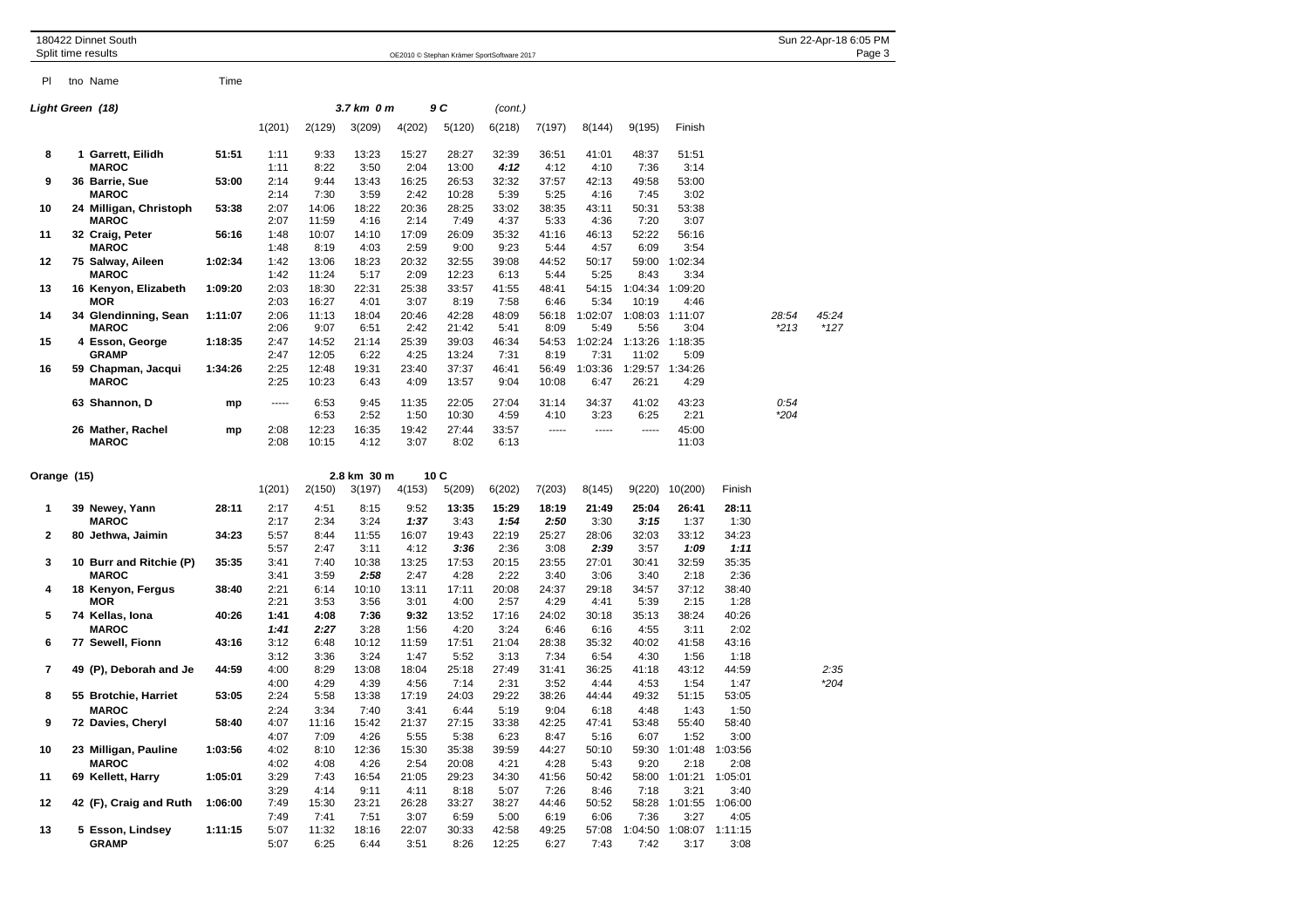|                   |             | 180422 Dinnet South<br>Split time results              |                | OE2010 © Stephan Krämer SportSoftware 2017 |                       |                      |                       |                         |                        |                        |                        |                        |                         |                 |         | Sun 22-Apr-18 6:05 PM<br>Page 4 |
|-------------------|-------------|--------------------------------------------------------|----------------|--------------------------------------------|-----------------------|----------------------|-----------------------|-------------------------|------------------------|------------------------|------------------------|------------------------|-------------------------|-----------------|---------|---------------------------------|
|                   |             |                                                        |                |                                            |                       |                      |                       |                         |                        |                        |                        |                        |                         |                 |         |                                 |
| PI.               |             | tno Name                                               | Time           |                                            |                       |                      |                       |                         |                        |                        |                        |                        |                         |                 |         |                                 |
|                   | Orange (15) |                                                        |                |                                            |                       | 2.8 km 30 m          | 10 C                  |                         | (cont.)                |                        |                        |                        |                         |                 |         |                                 |
|                   |             |                                                        |                | 1(201)                                     | 2(150)                | 3(197)               | 4(153)                | 5(209)                  | 6(202)                 | 7(203)                 | 8(145)                 |                        | 9(220) 10(200)          | Finish          |         |                                 |
| 14                |             | 33 Arthur, Emily                                       | 1:35:06        | 16:43<br>16:43                             | 22:15<br>5:32         | 29:06<br>6:51        | 33:54<br>4:48         | 41:28<br>7:34           | 49:20<br>7:52          | 56:44<br>7:24          | 1:17:41<br>20:57       | 9:16                   | 1:26:57 1:31:28<br>4:31 | 1:35:06<br>3:38 |         |                                 |
|                   |             | 48 Black, Kirsty                                       | mp             | -----                                      | 5:34<br>5:34          | 8:59<br>3:25         | 11:27<br>2:28         | 15:08<br>3:41           | 17:26<br>2:18          | 22:07<br>4:41          | 27:07<br>5:00          | 30:26<br>3:19          | 32:18<br>1:52           | 34:17<br>1:59   |         | 1:40<br>*204                    |
| <b>White (27)</b> |             |                                                        | 1(204)         | 2(216)                                     | 2.1 km 10 m<br>3(150) | 4(207)               | 9 C<br>5(153)         | 6(191)                  | 7(210)                 | 8(217)                 | 9(200)                 | Finish                 |                         |                 |         |                                 |
| 1                 |             | 61 (F), EilidhEuanDun                                  | 20:58          | 0:34<br>0:34                               | 3:16<br>2:42          | 4:20<br>1:04         | 5:29<br>1:09          | 9:05<br>3:36            | 11:58<br>2:53          | 13:37<br>1:39          | 16:31<br>2:54          | 18:54<br>2:23          | 20:58<br>2:04           |                 |         |                                 |
| 2                 |             | 7 Cormack, Findlay<br><b>MAROC</b>                     | 22:15          | 0:43<br>0:43                               | 3:50<br>3:07          | 4:58<br>1:08         | 6:29<br>1:31          | 10:37<br>4:08           | 13:13<br>2:36          | 14:59<br>1:46          | 1.1.1.1                | 20:29<br>5:30          | 22:15<br>1:46           |                 |         |                                 |
| 3                 |             | 54 Sewell, Fionn                                       | 22:44          | 0:30<br>0:30                               | 2:32<br>2:02          | 3:09<br>0:37         | 4:05<br>0:56          | 10:52<br>6:47           | 12:59<br>2:07          | 15:08<br>2:09          | 18:10<br>3:02          | 20:43<br>2:33          | 22:44<br>2:01           |                 |         |                                 |
| 4                 |             | 53 Sewell, Campbell                                    | 23:35          | 0:35<br>0:35                               | 3:52<br>3:17          | 4:40<br>0:48         | 5:46<br>1:06          | 9:28<br>3:42            | 12:39<br>3:11          | 14:27<br>1:48          | 17:14<br>2:47          | 20:26<br>3:12          | 23:35<br>3:09           |                 |         |                                 |
| 5                 |             | 78 Jethwa, Lucy                                        | 23:39          | 1:06<br>1:06                               | 5:05<br>3:59          | 6:19<br>1:14         | 7:41<br>1:22          | 10:58<br>3:17           | 13:22<br>2:24          | 15:46<br>2:24          | 18:50<br>3:04          | 21:29<br>2:39          | 23:39<br>2:10           |                 |         |                                 |
| 6                 |             | 31 Bond, Claire                                        | 24:04          | 1:13<br>1:13                               | 5:26<br>4:13          | 6:27<br>1:01         | 7:48<br>1:21          | 11:07<br>3:19           | 13:52<br>2:45          | 16:03<br>2:11          | 19:06<br>3:03          | 21:50<br>2:44          | 24:04<br>2:14           |                 |         |                                 |
| 7                 |             | 51 (P), Finistair                                      | 24:14          | 0:42<br>0:42                               | 3:41<br>2:59          | 4:51<br>1:10         | 6:04<br>1:13          | 10:12<br>4:08           | 13:19<br>3:07          | 15:24<br>2:05          | 18:19<br>2:55          | 21:10<br>2:51          | 24:14<br>3:04           |                 |         |                                 |
| 8                 |             | 8 Cormack, Cameron<br><b>MAROC</b>                     | 24:45          | 0:56<br>0:56                               | 4:44<br>3:48          | 6:19<br>1:35         | 8:00<br>1:41          | 12:29<br>4:29           | 15:53<br>3:24          | 17:19<br>1:26          | 20:14<br>2:55          | 22:29<br>2:15          | 24:45<br>2:16           |                 |         |                                 |
| 9                 |             | 79 Jethwa, Jaimin                                      | 27:16          | 1:19<br>1:19                               | 5:23<br>4:04          | 7:39<br>2:16         | 10:12<br>2:33         | 14:01<br>3:49           | 17:00<br>2:59          | 19:51<br>2:51          | 22:28<br>2:37          | 25:11<br>2:43          | 27:16<br>2:05           |                 |         |                                 |
| 10                |             | 62 (F), Kirstn&Catherin                                | 28:22          | 0:39<br>0:39                               | 4:34<br>3:55          | 5:33<br>0:59         | 7:39<br>2:06          | 12:03<br>4:24           | 15:38<br>3:35          | 18:28<br>2:50          | 22:37<br>4:09          | 26:01<br>3:24          | 28:22<br>2:21           |                 |         |                                 |
| 11<br>12          |             | 45 Peters, Robert<br><b>MAROC</b><br>58 McNally, Oscar | 32:04<br>32:09 | 1:16<br>1:16<br>1:33                       | 4:12<br>2:56<br>5:35  | 5:28<br>1:16<br>6:30 | 6:59<br>1:31<br>7:53  | 16:19<br>9:20<br>15:13  | 19:40<br>3:21<br>18:26 | 21:59<br>2:19<br>21:44 | 26:26<br>4:27<br>26:35 | 29:08<br>2:42<br>29:28 | 32:04<br>2:56<br>32:09  |                 | 1:02:09 |                                 |
| 13                |             | 47 Black, Isobel                                       | 33:10          | 1:33<br>1:14                               | 4:02<br>5:39          | 0:55<br>6:52         | 1:23<br>8:31          | 7:20<br>14:57           | 3:13<br>19:08          | 3:18<br>22:23          | 4:51<br>28:13          | 2:53<br>31:07          | 2:41<br>33:10           |                 | $*214$  |                                 |
| 14                |             | 46 O'Sullivan, Joseph                                  | 33:46          | 1:14<br>0:58                               | 4:25<br>6:30          | 1:13<br>7:40         | 1:39<br>9:26          | 6:26<br>17:45           | 4:11<br>21:15          | 3:15<br>23:33          | 5:50<br>27:49          | 2:54<br>30:43          | 2:03<br>33:46           |                 |         |                                 |
| 15                |             | <b>MAROC</b><br>70 Hodge, Margaret                     | 34:14          | 0:58<br>1:10                               | 5:32<br>5:24          | 1:10<br>6:35         | 1:46<br>8:12          | 8:19<br>13:26           | 3:30<br>18:42          | 2:18<br>21:15          | 4:16<br>-----          | 2:54<br>31:10          | 3:03<br>34:14           |                 |         |                                 |
| 16                |             | 27 Mather, Dougal                                      | 36:20          | 1:10<br>1:17                               | 4:14<br>5:26          | 1:11<br>7:27         | 1:37<br>9:34          | 5:14<br>15:21           | 5:16<br>20:28          | 2:33<br>24:11          | 29:44                  | 9:55<br>34:11          | 3:04<br>36:20           |                 |         |                                 |
| 17                |             | <b>MAROC</b><br>44 Peters, Luke                        | 38:03          | 1:17<br>1:44                               | 4:09<br>5:17          | 2:01<br>6:44         | 2:07<br>8:15          | 5:47<br>20:39           | 5:07<br>25:13          | 3:43<br>28:30          | 5:33<br>32:09          | 4:27<br>35:13          | 2:09<br>38:03           |                 |         |                                 |
| 18                |             | <b>MAROC</b><br>56 Brotchie, Thomas                    | 41:29          | 1:44<br>0:41                               | 3:33<br>4:25          | 1:27<br>5:28         | 1:31<br>6:57          | 12:24<br>23:26          | 4:34<br>27:16          | 3:17<br>30:23          | 3:39<br>34:47          | 3:04<br>39:14          | 2:50<br>41:29           |                 |         |                                 |
| 19                |             | <b>MAROC</b><br>67 McManamon, Brook                    | 42:54          | 0:41<br>1:02                               | 3:44<br>5:23          | 1:03<br>7:17         | 1:29<br>9:10          | 16:29<br>19:19          | 3:50<br>23:58          | 3:07<br>30:57          | 4:24<br>36:23          | 4:27<br>39:23          | 2:15<br>42:54           |                 |         |                                 |
| 20                |             | 66 Couliard, Cameron                                   | 44:05          | 1:02<br>0:29                               | 4:21<br>3:22          | 1:54<br>4:09         | 1:53<br>5:23          | 10:09<br>32:37          | 4:39<br>35:22          | 6:59<br>37:03          | 5:26<br>39:40          | 3:00<br>42:11          | 3:31<br>44:05           |                 |         |                                 |
| 21                |             | <b>MAROC</b><br>43 Buckley(F)                          | 44:16          | 0:29<br>0:59                               | 2:53<br>5:37          | 0:47<br>7:32         | 1:14<br>9:33          | 27:14<br>21:23          | 2:45<br>26:29          | 1:41<br>30:01          | 2:37<br>36:56          | 2:31<br>41:39          | 1:54<br>44:16           |                 |         |                                 |
| 22                |             | 11 Stewart, Family                                     | 45:44          | 0:59<br>0:40<br>0:40                       | 4:38<br>5:14<br>4:34  | 1:55<br>6:54<br>1:40 | 2:01<br>10:04<br>3:10 | 11:50<br>21:58<br>11:54 | 5:06<br>29:14<br>7:16  | 3:32<br>33:04<br>3:50  | 6:55<br>37:13<br>4:09  | 4:43<br>39:34<br>2:21  | 2:37<br>45:44<br>6:10   |                 |         |                                 |